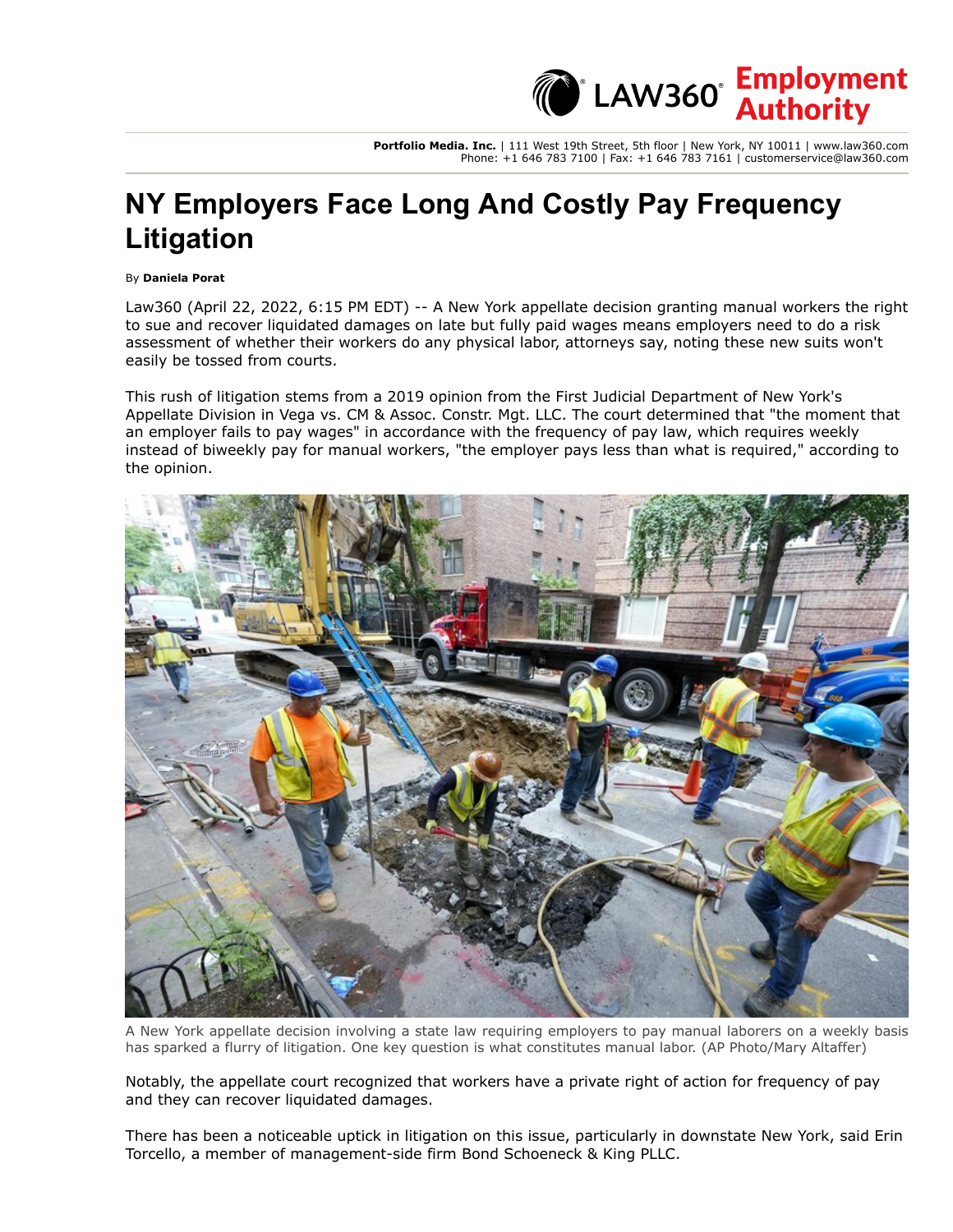"In the face of what are potentially much greater penalties than what [employers] were looking at pre-Vega, which generally was a civil penalty, now you're looking at liquidated damages, attorneys fees," she said. "The stakes are much higher."

## **Why Weekly Pay Matters**

Before the Vega decision, Section 191 of the New York Labor Law didn't have teeth in the form of an effective enforcement mechanism, said Jonathan Bernstein, an attorney with worker side firm Isaacs Bernstein PC and a member of the National Employment Lawyers' Association.

"Qualifying employees need to get their paychecks every week. That's the law," he said. "If they're not giving employees their paychecks every week, then what they're getting is an interest-free loan at the workers' expense and the only way they're going to stop doing it is if they have to pay this really stiff penalty, which is liquidated damages."

A defining question in wage and hour litigation is whether a worker is paid on a salary or hourly basis, and now Bernstein said he is also going to ask prospective clients how often they were paid.

Low-wage workers, including many manual workers, have a more difficult time making ends meet and that's why weekly pay is important, Bernstein said.

"Traditionally, manual workers were paid much less than other categories of workers and these were people who really lived paycheck to paycheck," she said. "They really would run out of money to buy groceries at the end of the week. The New York Legislature took a special interest in them."

## **But What Is 'Manual Labor'?**

Defining exactly who constitutes a manual worker outside of the more obvious jobs like construction workers or repair technicians is what makes this new litigation concerning for employers, attorneys said.

Regal Cinemas and [Sephora](https://www-law360-com.law-ezproxy1.syr.edu/companies/sephora-sa) are among the employers who have recently been hit with lawsuits concerning frequency of pay for manual work.

These cases, many of which the firm [Bursor & Fisher PA](https://www-law360-com.law-ezproxy1.syr.edu/firms/bursor-fisher) filed, raise questions about how manual labor is defined in the retail space, Torcello said.

"I do not typically think of a sales clerk as performing physical labor," she said. "One of the cases involves [Men's Wearhouse](https://www-law360-com.law-ezproxy1.syr.edu/companies/men-s-wearhouse-inc) and some of the duties that the complaint has identified as physical labor is helping to size individuals for suits. That is not something that I would typically think of as physical labor."

Bursor & Fisher PA did not immediately respond to a request for comment from Law360 on Friday.

An additional challenge to making a clear assessment of who is a manual laborer is that the state Department of Labor guidance may be outdated, Torcello said, pointing to department opinion letters from 2009

The [New York Department of Labor](https://www-law360-com.law-ezproxy1.syr.edu/agencies/new-york-state-department-of-labor) considers a manual worker someone who spends more than 25% of their work time doing "physical labor," which can include a myriad of tasks.

Department opinion letters have said chauffeurs can be considered manual workers because of the heavylifting the job sometimes requires.

"I thought about this in the office context, even if you might be an administrative staff member, if you're responsible for picking up boxes or boxes of files and moving them. Does that make you a manual laborer?" Torcello said. "I don't know the answer to that. But those seem to be the types of tasks that at least the Department of Labor has looked at."

Given that there is a lot of room to work with when it comes to defining a manual laborer, employers should approach these classifications more thoughtfully than they may have before when the risks were not as high, said Jonathan Israel, a partner with management-side firm [Foley & Lardner LLP](https://www-law360-com.law-ezproxy1.syr.edu/firms/foley-lardner).

"Don't just assume," he said. "But even if they were [a manual worker] on some small minor level, is that enough to create a firestorm around litigation that's going to cost people a lot of money and pretty much